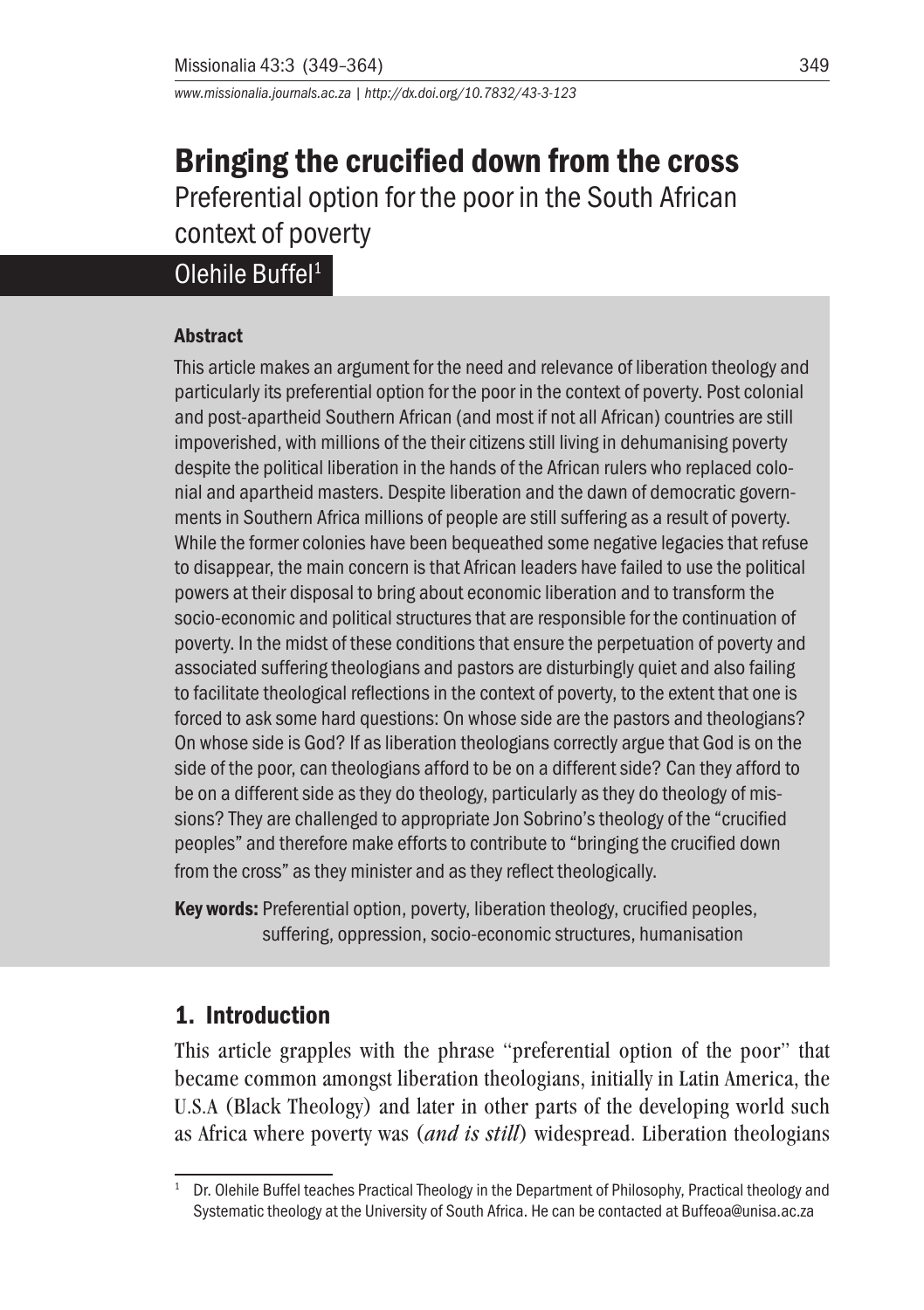uphold an unapologetic consensus with regard to this controversial phrase, 'preferential option for the poor' (Buffel 2010:100). This phrase has been controversial from the very beginning of liberation theology in Latin America and later in other parts of the world such as the U.S.A and South Africa. The article argues that this controversial phrase should still be a major issue in Africa, and particularly in South Africa given the untold suffering and dehumanisation of millions as a result of the widespread poverty. This is despite the fact that South Africa is now a politically liberated country, which is democratic country which has one of the best and most acclaimed constitutions in the world since 1994. Since then South Africa has held a number of "generally free and fair elections which have been conducted since 1994" (Jeffrey 2010:1). Poverty is arguably one of the biggest problems confronting South Africa after 21 years of political freedom which has not yet been translated into economic liberation for the poor. Like other former colonies that have gained independence from their colonial masters, the political leadership of South Africa have failed dismally to use the political power at their disposal to bring about economic liberation and to transform the socio-economic and political structures in which poverty is entrenched. A striking feature of the South African situation is that the churches, pastors and theologians who played a significant role during the struggle for liberation are now disturbingly quiet and apathetic in the midst of pain, suffering, marginalisation and dehumanisation as a result of poverty. This begs the question that has been posed by MacMaster (2008): "Where have all the pastors gone?" One could extend it to: Where have all the prophets and theologians gone? Where have the ecumenical structures (such as the South African Council of Churches) that championed the struggle for political liberation gone? In line with the "preferential option for the poor" the church, pastors and theologians are challenged to wake up from their slumber and to be on the side of the poor. If as liberation theologians correctly claim that God is on the side of the poor, can the church, pastors and theologians afford to be on the wrong side? Can their theological discourses afford not to be on the side of the poor? In this article they are challenged to make a contribution to bring down the crucified people (poor) down from the cross by journeying alongside the poor and participating with the poor in the struggle for economic liberation. This can be done according to Saayman (2007:5) by being missionary and human. As Saayman (2007:5) correctly points out that the invitation of Jesus of Nazareth to his disciples is actually the invitation to participate in his liberating, healing and evangelising mission (John 20, Luke 4). This is an invitation to be "missionary while being human", to use a phrase from Saayman (2007). Therefore doing theology must be a humanising and liberating process. In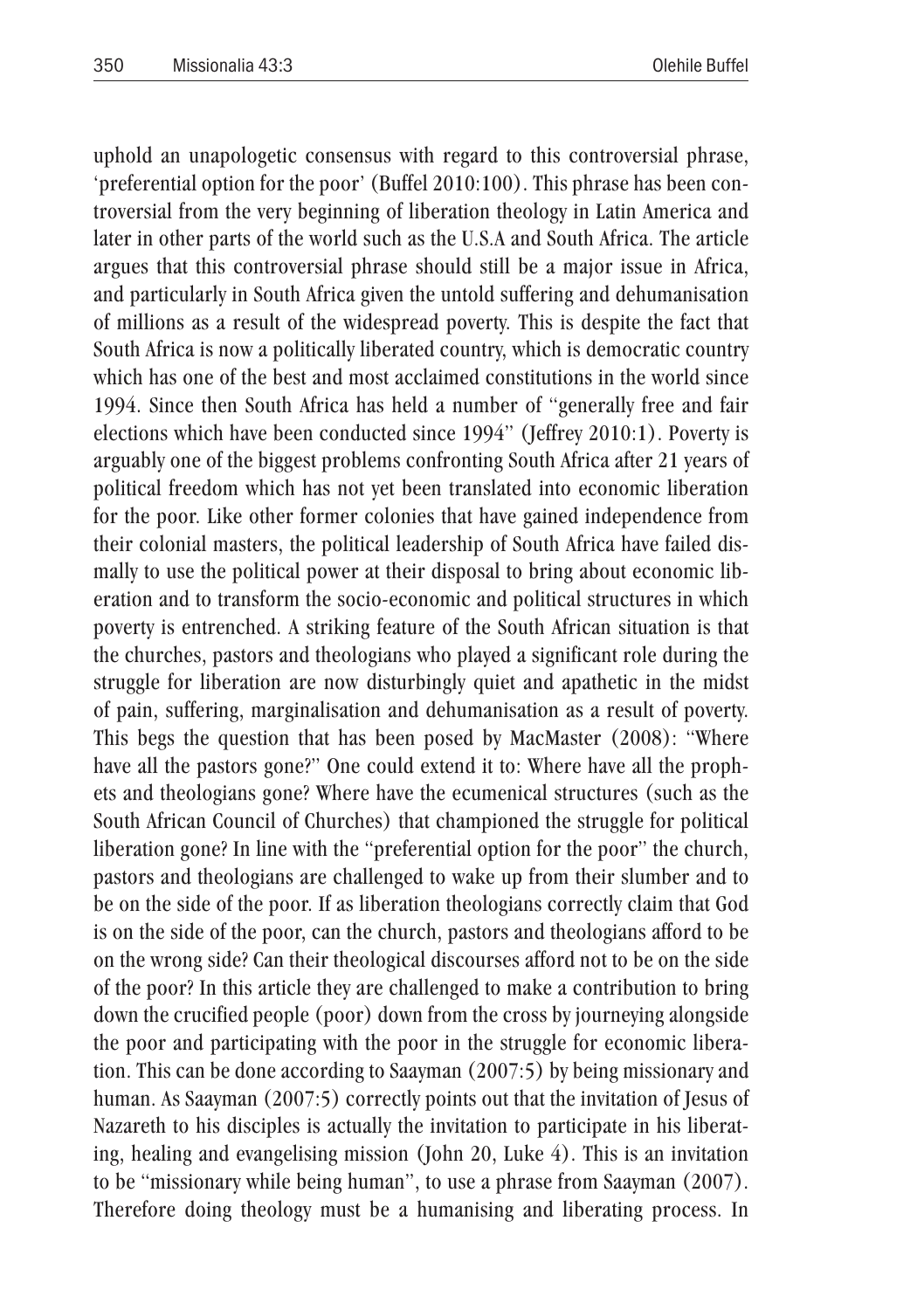particular doing theology of Christian mission must also be a humanising and liberating enterprise.

#### 2. The origins of this controversial phrase

This controversial phrase 'preferential option for the poor' was first coined and popularised at Puebla within the Latin American church (cf. Bosch 2008: 435; Reiser 1995:3, 4). As Maimela (1990:172) correctly points out, the phrase, together with liberation theology of which the phrase is an important component, has its roots in the history of the church (and the history of its theology) and its society. The Christian church has often been influenced by the changing nature of society in which it finds itself (Maimela 1990: 172). According to Reiser (1995:4) this phrase featured prominently in the deliberations of the Latin American bishops who were assembled in the Mexican city of Puebla in 1979, although the foundations thereof went back to their earlier meeting in Medellin, Colombia eleven years earlier in 1968. The Latin American Bishops conference (CELAM) can be considered the "official launching" of the theme of liberation, with this controversial phrase, 'preferential option for the poor' (Boff and Boff 1987: 9: cf. Vila-Vicencio 1990:153). Since that time this has become the most controversial religious term since the Reformers' cry, "Salvation by faith alone" (Dorr 1992:1; cf. Moodie 2006:46). Moodie (2006:46) correctly points out that in some ways the phrase "God's preferential option of the poor" might be seen to be a deliberately controversial and provocative statement to shake us out of our places of comfort and self-satisfaction in a world of exploitation and extreme poverty. Writing in the South African context, Nolan (1985:188) also acknowledged the controversial nature of this phrase particularly in his statement that this phrase challenges churches and theologians in a very fundamental way (cf. Gutierrez 2005:19). According to Nolan (1987:1) it is not only this phrase that is controversial, but the whole theology of liberation which during the struggle for liberation was a controversial subject in South Africa and elsewhere in the world. He was writing in the context of apartheid South Africa during the time of repression and the State of emergency that was declared on June 1986. In the South African context it was not only a controversial phrase but also a dangerous and risky business according to Boesak (1976: xi) who wrote: "Engaging in liberation theology in the South African situation is an extremely difficult and risky business." It is now common knowledge that pastors, theologians and other activists suffered all sorts of harassment and torture, including detention without trial and physical poisoning and petrol bombings of their houses for their articulation and support of liberation theology in the hands of the apartheid regime and its security forces. Now that official apartheid is gone from the statutes and all citizens are able to cast their votes and even be in both parliament and in government, can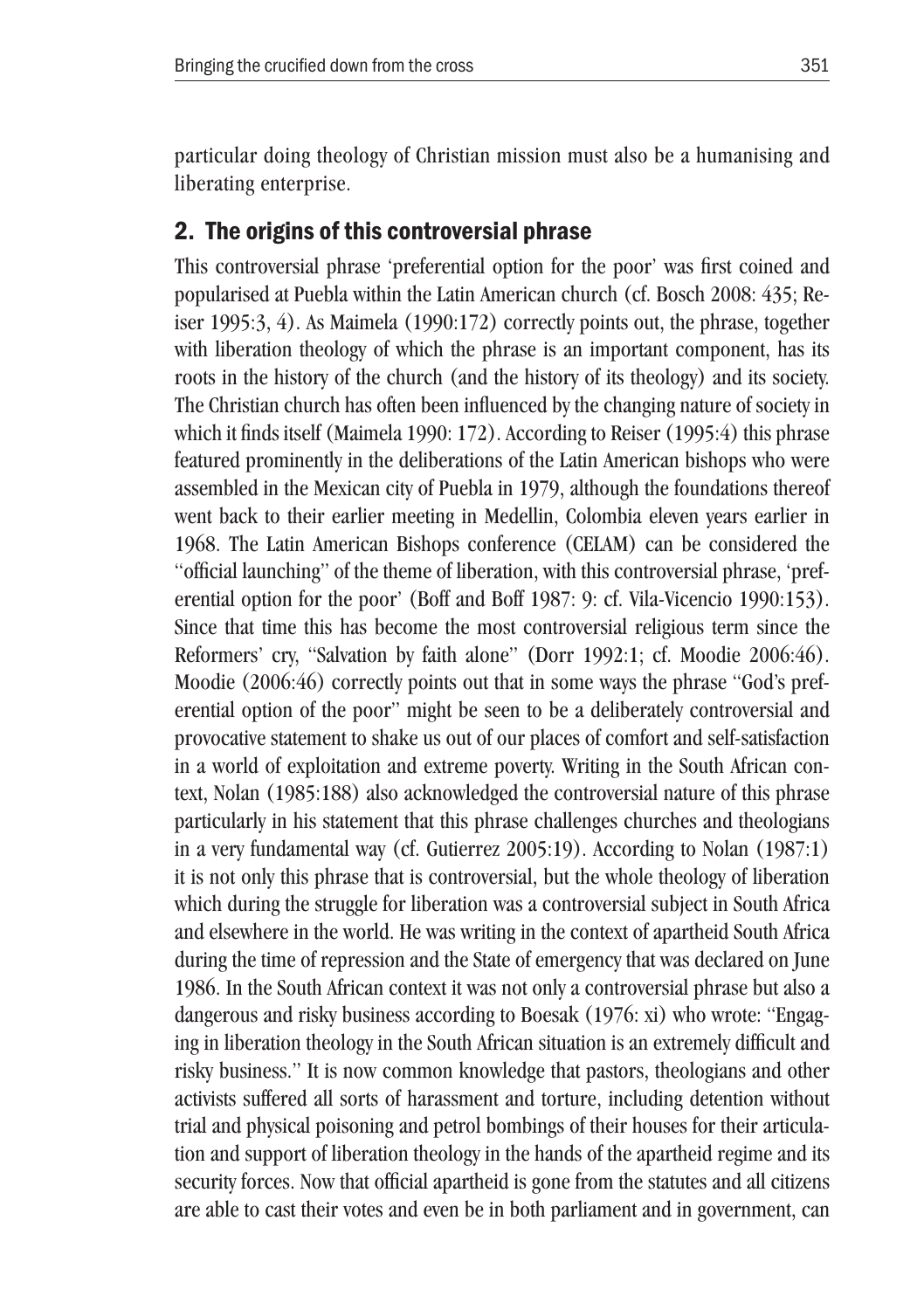we say that liberation theology is no longer controversial, risky and necessary? The fact of the matter is that there are still millions of people, predominantly black, to whom the fruits of a liberated and democratic South Africa are elusive. Hence the need of this preferential option of the poor and oppressed (Buffel 2010: 100). South Africa may no longer have a political crisis marked by repression and states of emergency, but we still have an economic crisis in South Africa. Perhaps not from the perspectives of the rich and the few elites but that is the case from the perspective of millions who are still poor in the South Africa context. There is therefore still the need for a conversion to boldness (*parrhesia*) and a theology that is against all forms of suffering, oppression and injustices both in South Africa and in the world. In the words of the bishops at Puebla as cited by Gutierrez (1990:1) theology must be done in such a way that it seeks "ways of announcing the gospel for the time to come". Theology must be done in such a way that it is liberating and humanising. Thus the church, as a whole and in particular the leaders and theologians are still called to conversion. As Gutierrez (1990:8) correctly states, 'there is no other way to preach the gospel'.

When this term burst on to the ecclesiastical scene the leaders of the church were committed to efforts to implement the renewal that was sparked off by the Vatican II (1968-1965) (cf. Dorr 1992:1). This Council became a watershed event in the Roman Catholic Church which changed Catholic theology in very significant ways (cf. Pratt 1995:13). The impact of the Vatican Council did not only end within the boundaries of the Catholic Church but influenced the Protestant churches and the broader ecumenical movement in significant ways. Since that Council notions such as 'theology of liberation' and 'God's preferential option for the poor' have become common parlance in religious discourse in the Catholic Church, Protestant churches and in the ecumenical circles. When this happened, according to one of the pioneers of liberation theology, Gustavo Gutierrez the leaders were involved in "ways of announcing the gospel for the time to come . . . there is no other way to preach the gospel" (Gutierrez 1990:1, 8). At Puebla, where this phrase was first coined, the assembly of the bishops was calling "all Christians and the church as a whole to conversion" (Gutierrez 1990:8). This was a call to what the church of the Acts of the Apostles called *parrhesia*, that is, boldness, outspokenness. This is the opposite of the timidity that is often present in churches and among theologians and pastors. According to Gutierrez (1990:8) this was a call to "confront the present challenges with *parrhesia* (boldness)". These are the challenges that are still prevalent in slightly different forms and contexts that still require the boldness and outspokenness of the church and of theologians of today. It was thus at Puebla where liberation theology, with its preferential option for the poor was endorsed and an even deeper interest in it was aroused (cf. Boff and Boff 1984).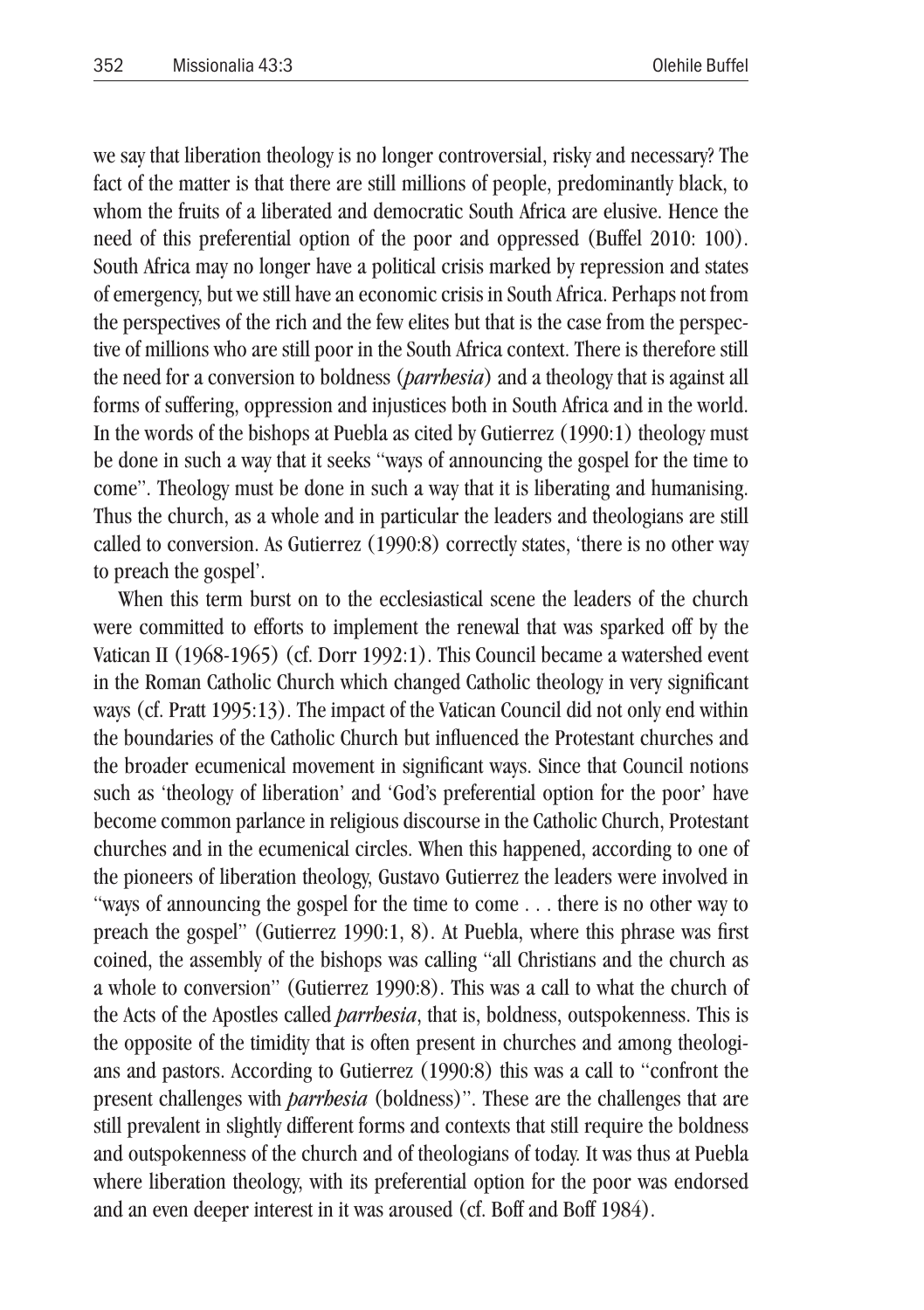When this phrase arrived on the scene at Puebla the bishops wrote:

with regard to renewed hope in the vivifying power of the spirit, we are going to take up once again the position of the Second General Conference of the Latin American episcopate in Medellin, which adopted a clear and prophetic option expressing preference for and solidarity with the poor . . . we affirm the need for conversion on the part of the whole church to a preferential option for the poor, an option aimed at their integral liberation (Reiser 1995:4).

According to Reiser (1995:5) the option for the poor is about a communion or a solidarity which is for the poor, with the poor, and against all forms of human poverty (and oppression). This was not merely a pious rhetoric, but a phrase that was critical and central to liberation theology. From the beginning the phrase had become a central axis of liberation theology (cf. Bosch 2008: 77). The option for the poor is about the refusal of the church, its pastors and theologians to be part of the dehumanising structures that cause and perpetuate poverty.

#### 3. The meaning of the phrase according to liberation theologians

Liberation theologians insist correctly that this phrase means that God is on the side of the poor and oppressed. God is not aloof and neutral. To emphasise this point one of the leading liberation theologians in South Africa, Maimela (1998:118) states that: "God is a thoroughly biased God who was (*and is still*) always taking the side of the oppressed, of the weak, and of the exploited, homeless and of the scum of society." Maimela (1993:59) argues that God is the God who expresses his divine concern for the underdogs. They are the marginalised people who are pushed to the underside of history (Rieger 1998:1; cf. Bosch 2008: 438). This preferential option for the poor, the marginalised and the oppressed is not only based on the compassionate feelings (feelings of pity such as 'Ag shame') for the underdog but on a biblical foundation. Maimela (1986:106) goes on to articulate it as follows in the context of Black Theology:

According to Black Theology, God has already taken sides with the oppressed, the outcasts and despised, when God elected to liberate Israel from Egyptian bondage. It is preferential option for the poor which was brought to a new height in the coming of Jesus, who was himself a poor and oppressed man of sorrows, who suffered and was crucified as the criminal and the rejected outcast. In the light of this revealed preferential option thrust, black theologians, struggling for justice, believe that Christians and churches must also take the side of the poor, to claim solidarity with them in their struggle, thereby liberating the oppressed from misery and marginality, and bringing down the powerful from their thrones (cf. Martey 1993:97)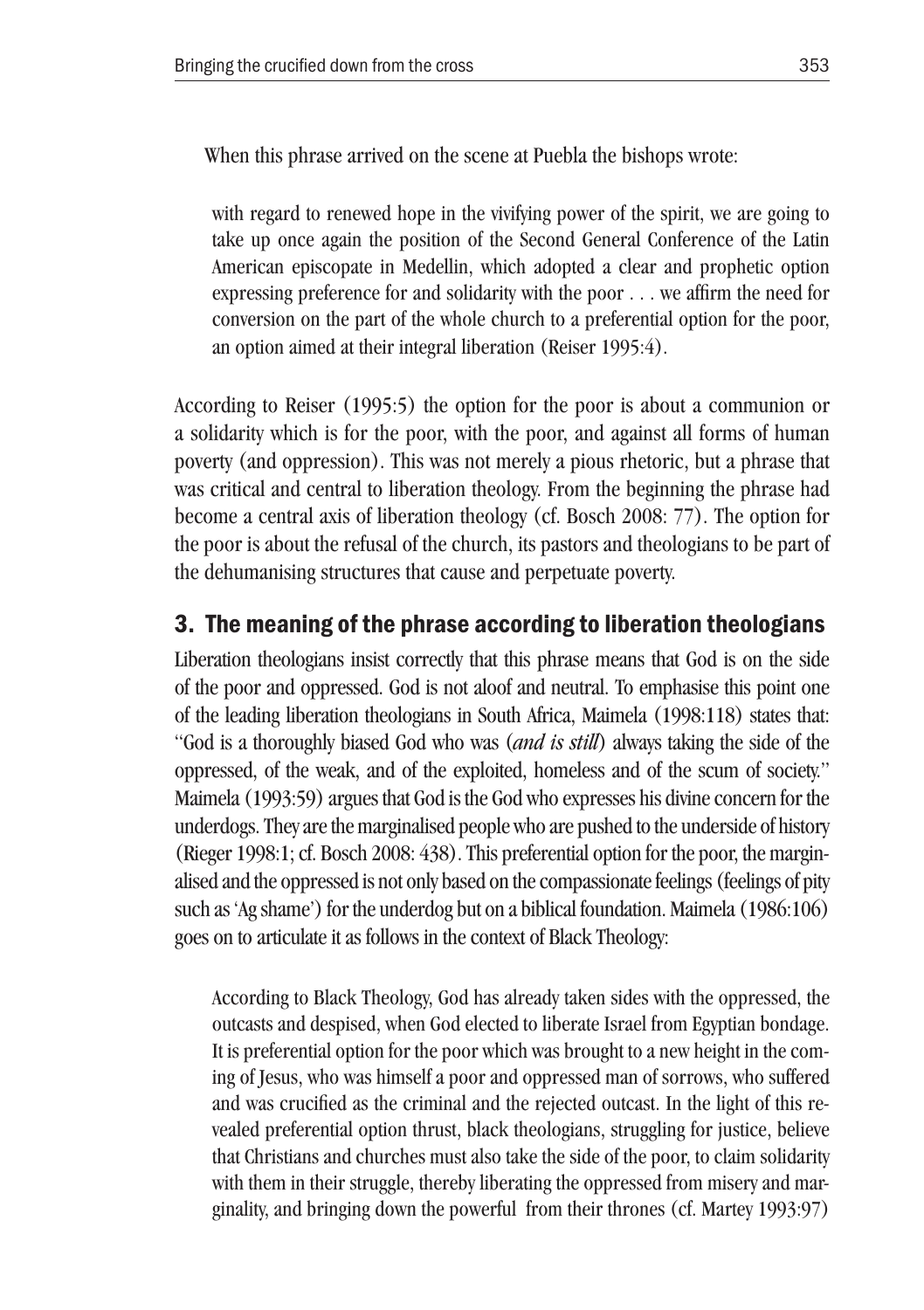The poor and the oppressed are granted a hermeneutical privilege, which is the result of a rereading of the Bible (Martey 1993:97). The fact that the poor have a special place in God's plans in history is not something that is as recent as the 1960's when liberation theologians coined the phrase. Rather it is an insight that is as old as the events and stories captured in the Bible. According to Neuhaus (1988: vii): "the idea that the poor have a special place in God's purposes is hardly an insight produced by the last ten or twenty years (or even thirty years), nor does one have to leap back over centuries to discover the insight in Bible politics." The God of the Bible has always been consistent in terms of siding with the weak, the widows, the poor and the oppressed and the righteous. Those who ignore the plight of the poor can hardly be considered to be righteous, however pious, let alone those who are responsible for the perpetuation of poverty in any society. According to Bosch (2008:436) there can be no doubt that in both the Old and New Testaments (history of Israel and the ministry of Jesus Christ) there was a significant focus on the poor and their plight. The entire Bible beginning with the story of Cain and Abel mirrors God's predilection for the weak and abused in history. Bosch goes on to point out correctly that much of the pro-poor, pro-marginalised ethos was preserved during the first centuries of the Christian church. After Constantine, when the church became co-opted by the ruling class and the powers that be, and the church got richer and more privileged, the poor were increasingly neglected or treated condescendingly (Bosch 2008: 436: cf. Gutierrez 1988: xvii). They were treated in a dehumanising way. When this co-option by the ruling class took place, its interests, hopes, struggles and ambitions were aligned with those of particular sections of the Western society. At that stage Christianity had become a religion of the ruling class, which happened to be European, white and rich, as well as economically, politically and culturally privileged, rich and powerful. In the process it became alienated from common people, who were oppressed by rich and mighty (cf. Maimela 1990:172). That is when the church started to loose its plot, when its theology and its missionary endeavours tended to legitimise the social, cultural, political and economic interests of powerful few at the expense of the oppressed majority (cf. Maimela 1990:172). Liberation theology and its phrase therefore make a (still) necessary and radical break with the past.

Brown (1978) refers extensively to the Exodus story (Exodus 1:8-14; Ex 2: 23- 35; Ex 3:7-10) to illustrate the point that God has always sided with the oppressed as God did with the Israelites when they were oppressed in Egypt. God intervened to free the poor and the oppressed. The Israelites were oppressed and the Egyptians were the oppressors. Things were not only tough but they were continually getting tougher, as it is the case in the world and in South Africa where things are getting tougher, as the poor become poorer and the richer become richer. This had hap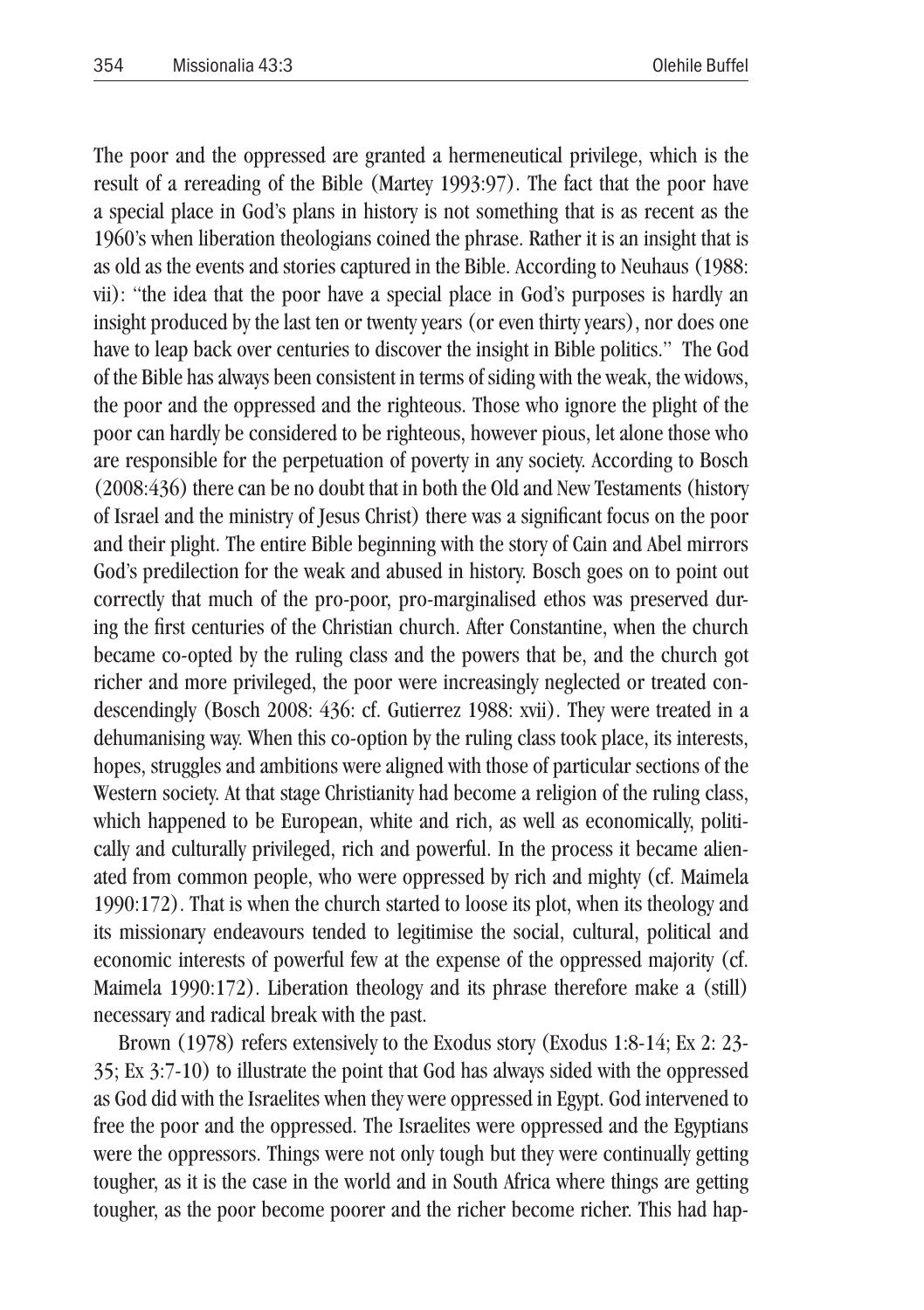pened in Brazil and it is happening in South Africa. When Brazil seemed to be making remarkable progress with its economy Boff (1987:5) had this to say:

The last twenty years have seen undeniable technological and industrial progress, but at the same time there had been a considerable worsening of social conditions, with exploitation, destitution, and hunger on a scale previously unknown in Brazilian history. This has been the price paid by the poor for this type of elitist, exploitative, and exclusivist development in which, in the words of Pope John II, the rich become richer at the expense of the poor who become poorer

Although this statement was penned down over twenty years ago (during the 1980's) it still holds true for many developing countries, and in particular for South Africa which has gone on to overtake Brazil as the worst in terms of the inequality gap between the rich and the poor. In support of the ever worsening plight of the poor, Sobrino (1991:120) had this to say: "terrible poverty is increasing all the time". He may have been writing a while ago in the Latin American context, but these are sentiments that the poor and those who work with and alongside the poor can identify with. The truth of the matter is that poverty, which Sobrino referred to as a colossal disaster, is increasing in the whole world particularly in the developing world (cf. Sobrino 1991:121). This according to Sobrino is so terrible and devastating that he refers to the poor as the "crucified peoples" (cf. Sobrino 1991:121). Sobrino (1991:121) states:

The crucified people is a useful and necessary language at the level of fact because the cross means death and death is what Latin American people are subjected to in a thousand ways

This terrible and devastating poverty is also dehumanising the poor, that is, the crucified peoples of the world.

Millions of people today are still 'crucified', that is, they are subjected to death a thousand times. This is true in the case of South Africa. Gutierrez (1999:23) reminds us that "poverty has increased dramatically . . . and the gap between the rich and the poor nations is today wider than two decades ago".

Gutierrez (1983:7) is correct and he is also in agreement with other liberation theologians that the God of the Bible is the God who takes sides with the poor and liberates them from slavery and oppression (cf. Brown 1978: Bosch 2008). Oppression and impoverishment are not consistent with the gospel (cf. Young 1990:1). In fact poverty is not only inconsistent with the gospel it is also scandalous (cf. Miguez Bonino 1975: 112). Gutierrez (1983: 28) argues that poverty is an injustice and the exploitation of human beings by other human beings to form a situation that the Medellin conference did not hesitate to condemn as 'institution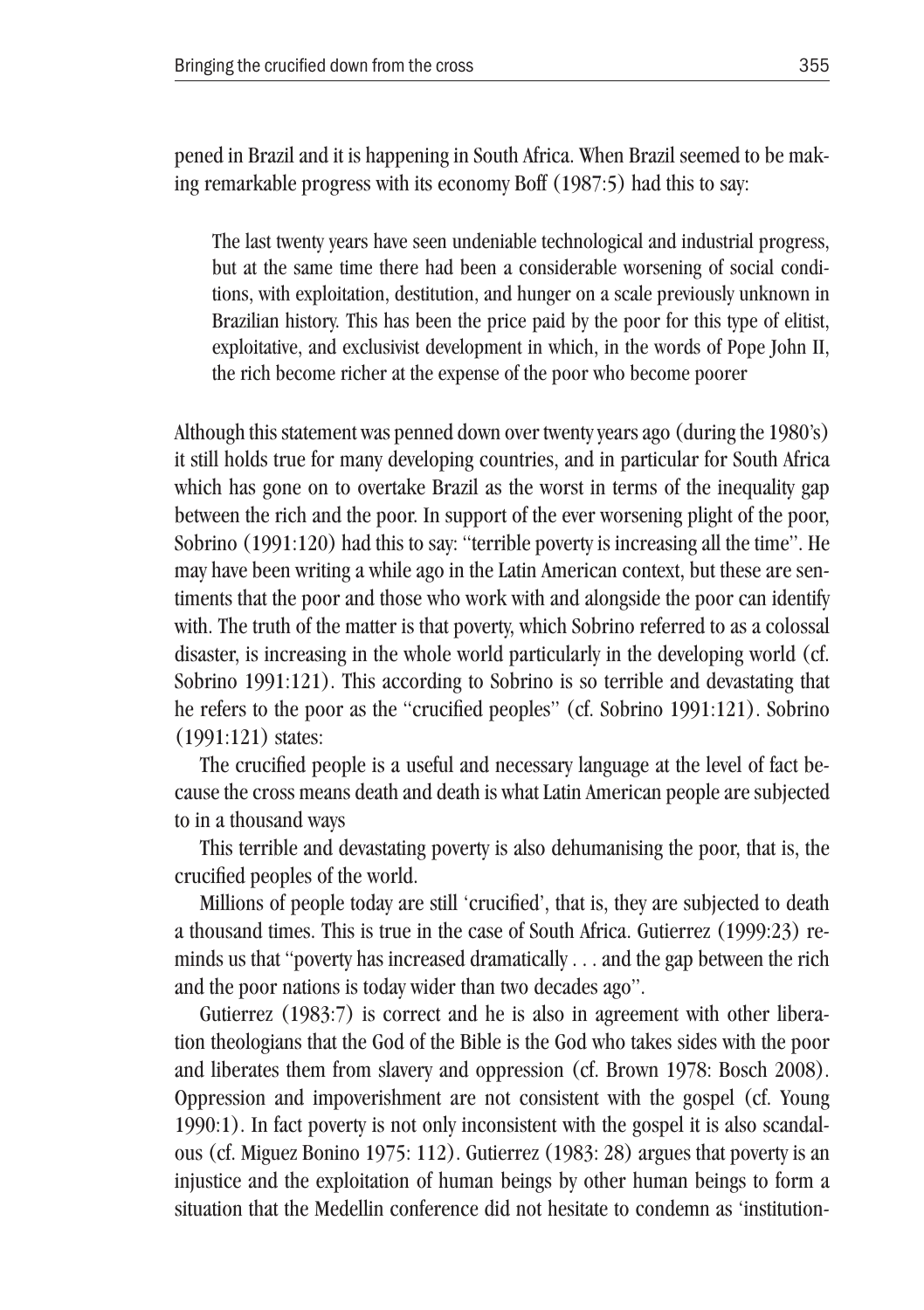alised violence' which is as bad as death, premature death (Gutierrez 1996:26: cf. Rawland 1999:2; Sobrino 1991:121). They are subjected to slow but certain death caused by poverty generated by unjust structures. They die before their time as a result of this (Sobrino 1991:121). According to Miguez Bonino it is "a scandalous fact which must be eliminated. God himself (*sic*) is engaged in the struggle against it and he (*sic*) is clearly and unequivocally on the side of the poor" (1975:112).

In this 'preferential option for the poor' the church and its leadership and theologians are challenged to also be on the side of the poor. Bosch (1998: 436) insisted that the church has no choice but to demonstrate solidarity with the poor. Reiser (1995:5) is in agreement with Bosch when he states that this option for the poor is about a communion or solidarity which is "for the poor, with the poor, and against all forms of human poverty."

#### 4. A critique of the critics of liberation theology and the preferential option for the poor

Liberation theology and its controversial phrase 'preferential option' for the poor are not without critics or those who are hostile towards liberation theology. Liberation theology makes some people in church and academic circles very uncomfortable. As expected there are conservatives, some liberal theologians and counter-revolutionaries and reactionaries who dismiss liberation theology and all that is associated with it. They dismiss that as non-theological (non-academic) and unscientific, as if they have the monopoly on what is in compliance with standards and ways of thinking about theology. Furthermore they dismiss it as a passing fad that has no place or space on the table of academic and theological discourse. Many of these objectors and critics do not care about the lot of the poor and the oppressed. They do not care about the scandalous dehumanising experience to which the poor are subjected. According to Dorr (1992) they see liberation theology as politicisation of faith. These are the people who are not opposed to helping the poor. Rather they see liberation theology as a dangerous threat to the stability of society and to the teaching authority of church leaders. All they want to prescribe for the poor is superficial charity and an "ambulance ministry" that maintains the status quo. Many well meaning Christians throughout the world have consensus that social ills have to be remedied but without challenging societal and political micro and macro structures of societies (cf. Bosch 1991:433). The critics go on to dismiss liberation theology as Marxist-influenced, as communism in a religious garb, as undue mixing of religion with politics and not compliant with theological standards normally associated with Western theology that claims to be universal, implicitly and explicitly (cf. Buffel 2010). According to Vila-Vicencio (1990: 155) critics often reduce liberation theology to a little more than a Christian facade behind which a Marxist agenda is found. Such attacks ignore the insistence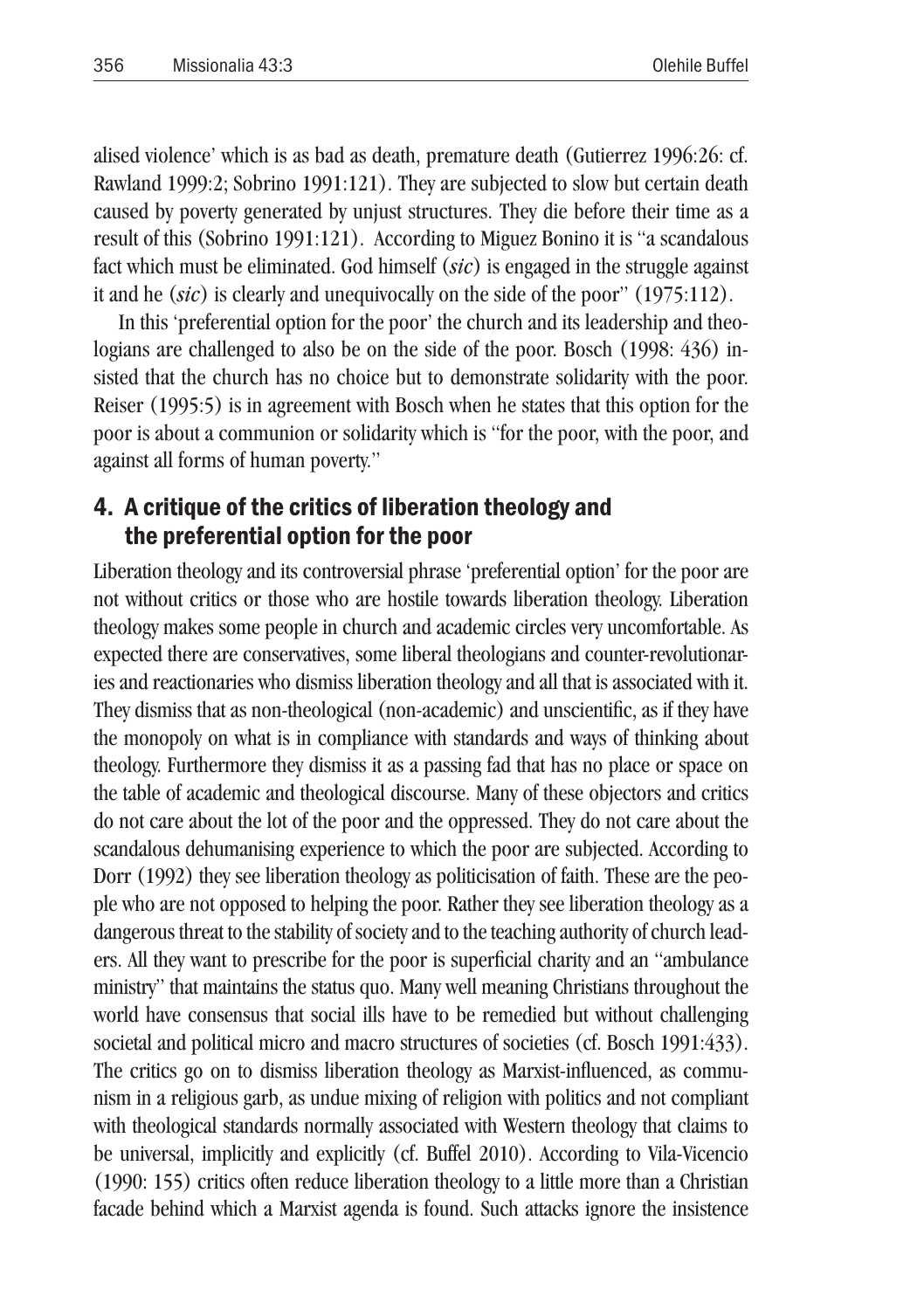of Gustavo Gutierrez's statement in his formative study that: "liberation theology is a critical reflection on Christian praxis in the light of the word." (Gutierrez 1988:xxiv: cf. Vila-Vicencio 1990: 155; Bosch 1991).

Maimela (1993: 59) notes without any surprise that liberation theology and its preferential option for the poor will always be met with hostility by its selfappointed critics. He said:

As to be expected, the assertion that the Church should take a preferential option for the poor and be the advocate and defender of the oppressed has invoked great hostility from both the conservative and liberal theologians, who interpret it to mean that God is now portrayed as against the rich and the white Christians (Maimela 1993:59).

There is no doubt that the biblical God has always been on the side of the weak, the orphans, the poor and the oppressed. Liberation theologians insist therefore that this preferential option for the poor is both biblical and theological. It is certainly not any less theological than the theologies of the West. If God is on the side of the poor how can the church and its theologians be on a different side? Thus the poor are granted an epistemological privilege. Bosch (1991: 436), an Afrikaner (and leading missiologist) who was way ahead of his time maintains that the poor are entitled to what is referred to as an "epistemological privilege". It means that the liberation of the poor is epistemologically central (cf. Nicholson 1990:164). Segundo (1993:125) also emphasised epistemological privilege, in which there is preference for the poor. He goes on to say: "I do not believe that there is any other way of expressing the option for the poor concretely than to say it is God's compassion for the most afflicted." The church, its theologians and our theological discourse should also be on the side of the poor and the oppressed. In agreement with the biblical and theological foundations of this preferential option for the poor Domeris (1986:57) points out that "God's concern for the poor is a recurrent theme in both the Old and New testaments." He also tries to locate the argument within the South African context by saying:

Given the central place allocated to this theme in liberation theology, it is not surprising to find that the category of the poor and their place within the salvation planned by God has become a major issue for South African churches (Domeris 1986:57).

This preferential option for the poor should still be a major issue in South Africa today given the extent of suffering and dehumanisation as a result of poverty.

#### 5. Poverty in the South African context

Poverty is rife and widespread in South Africa. It also is very unique in the sense that it is in contrast to other countries where poverty knows no colour. In South Africa it is mainly concentrated amongst blacks, without necessarily denying that there are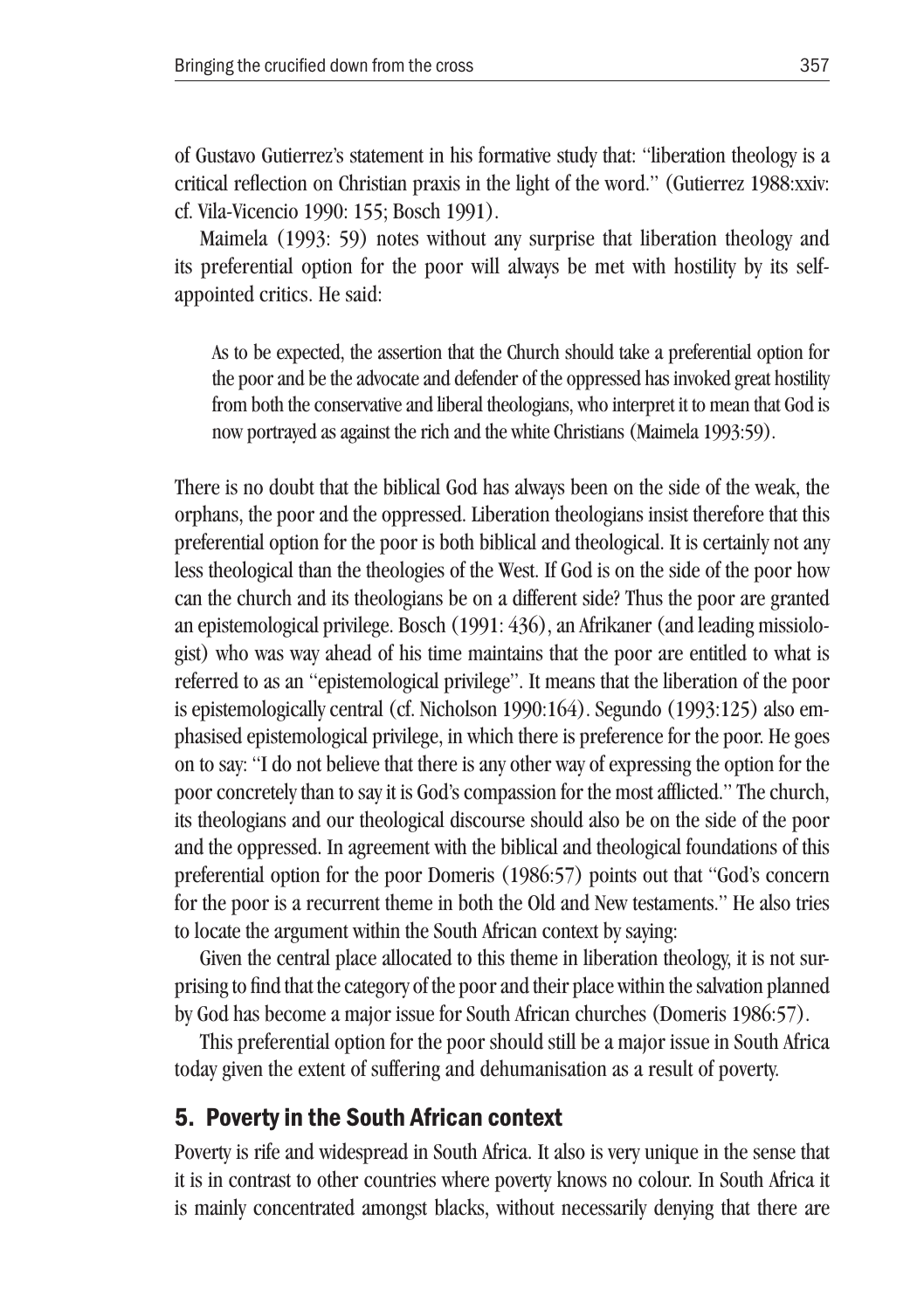whites who are poor. The South African situation is exacerbated by racist legislation of the past, hence the South African poverty has very strong racial dimensions (cf. Mbuli 2008:5).The apartheid regime has inevitably bequeathed its racist legacy to the new South Africa. When the regime transferred political power following the elections of 1994, the economic power remained in the hands of the minority in the South African context. In this context the economic power is in the hands of a minority whereas the political power is in the hands of the (majority) blacks. What Wilson and Ramphele (1989:4) said some decades ago is still valid in South Africa, that is, that the degree of inequality is greater than any other country. According to Mbuli (2008:1) it is estimated that between 45-57% of South African are engulfed by poverty.

In terms of the Gini co-efficient, South Africa has the highest measure of inequality amongst 57 countries for which data is available (Wilson and Ramphele 1989:4). This is also supported by Mbuli (2008:1) who cites the World Bank which estimated the Gini co-efficient to be between 0.58 and 0.72 (cf. Saayman 2008:30). In South Africa poverty is characterised by the following:

- The width of the gulf between the rich and the poor *i.e.* the degree of inequality
- Poverty existing as a result of a deliberate policy
- Material poverty in South Africa was reinforced by racist laws that were an assault on people's humanity. Whereas most pieces of racist legislation have been removed from the statutes, the legacy of those racist policies still remains.

There is consensus amongst researchers that South Africa is an upper middle class country with per capita income similar to other countries such as Botswana, Brazil, Malaysia and Mauritius (Whiteford and Mcgrath 1994:1; cf. May 1998:1; Barberton et al 1998:13). Expressing the same point May (1998:1) says:

In per capita income terms South Africa is an upper middle class income country but most African households experience outright poverty or vulnerability to becoming poor. In addition the distribution of income and wealth in South Africa is the most unequal in the world.

Whereas South Africa is a middle class income country, i.e. a land of plenty, the majority of blacks (black Africans, Indians and coloureds) they are excluded from enjoying this relative wealth of the country. Writing in a global context and lamenting the conditions of poverty in that context, Smith (2005:5) expresses some optimism, when he says: "The good news is that the world produces enough food for all (Smith 2005:5).

This is a contradiction of our society. Poverty is prevalent in the midst of plenty. The author agrees with Dickinson (1983:3) who correctly pointed out to these contradictions when he said: "we live in the midst of paradoxes"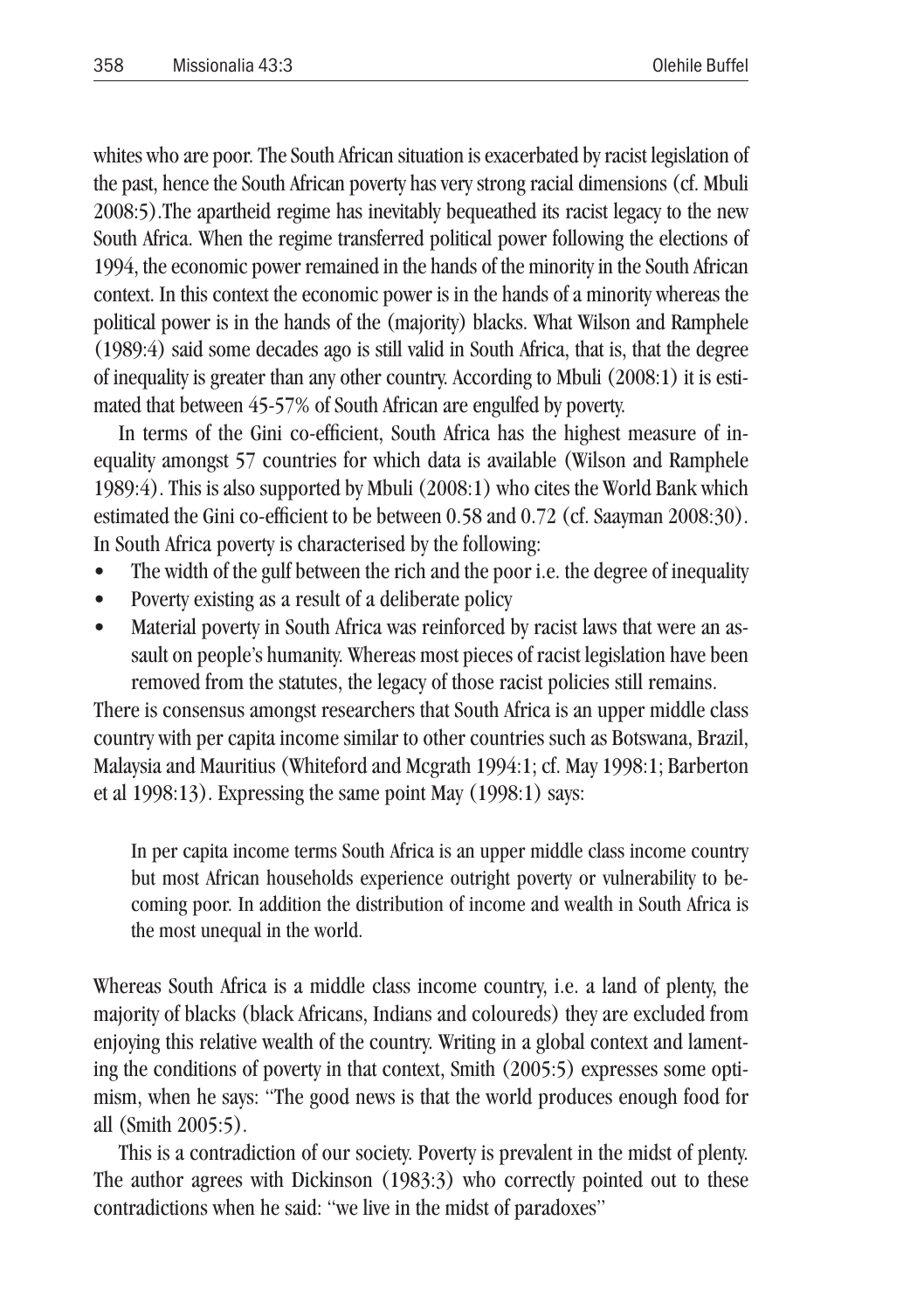Despite being the wealthiest country in Africa and being a middle class income country, South Africa displays human development more often associated with low-income countries (Whiteford 1995:1). In relative terms South Africa is not necessarily a poor country. Whereas the reality of "a not so poor country" may be a reality to the rich whites in South Africa, to the majority of black South African citizens, it is far from the truth. It is for that reason that researchers are agreed that South Africa has the most unequal distribution of income and wealth (May 1998:1; Whiteford and Mcgrath 1994:1; Wilson and Ramphele 1989:4; Bruggemans 2003:16).

The South African situation is marked by what some researchers call "extreme income inequality" (Barberton et al 1998:13). Furthermore the South African situation is marked by destitution, hunger, homelessness and overcrowding, illiteracy, HIV and Aids pandemic and other ills associated with poverty such as crime and violence. All these co-exist side by side with affluence. This is the context in which we have to develop and practice pastoral work, as well as do theology, both as practitioners and as theologians.

It is estimated that more than half of the households in South Africa are living in poverty i.e. below the minimum living level (MLL). According to researchers more than 50% of the South African population are rated as poor and they live on less than R12-00 per day (Pieterse 2001: ix; cf. May 2000:32). The reality is that blacks do not enjoy the fruits of the natural and other resources of the country in the same way that whites do, except of course for those few politically connected elites who have benefited from the Black Economic Empowerment (BEE).

In relative terms South Africa is a wealthy country. In fact by the standards of the developing world South Africa is one of the wealthiest countries on the African continent. Emphasising the same point, Roux (1999:146) correctly points out that: "Although South Africa makes up less than 0.5% of the world economy, on the African continent South Africa is a giant." Roux correctly points out that South Africa is by far the largest economy in Africa, with 28% of Gross National Product (GNP), produced in South Africa (Roux 1999:146). In the Sub-Saharan region South Africa is unequalled as the most developed country. Sunter (1987) concurs with Roux that South Africa is a relatively successful and the most sophisticated country in Africa. He particularly cites its excellent infrastructural development such as roads, bridges, electricity grid etc. In terms of developments South Africa is second to none in comparison to the rest of Africa. Sunter (1987:86) points out that: "The unfortunate thing is that all areas of the country do not enjoy the same quality of infrastructure." Those who have odds stacked against them in terms of infrastructural developments are blacks, whose areas are still subjected to underdevelopment and neglect.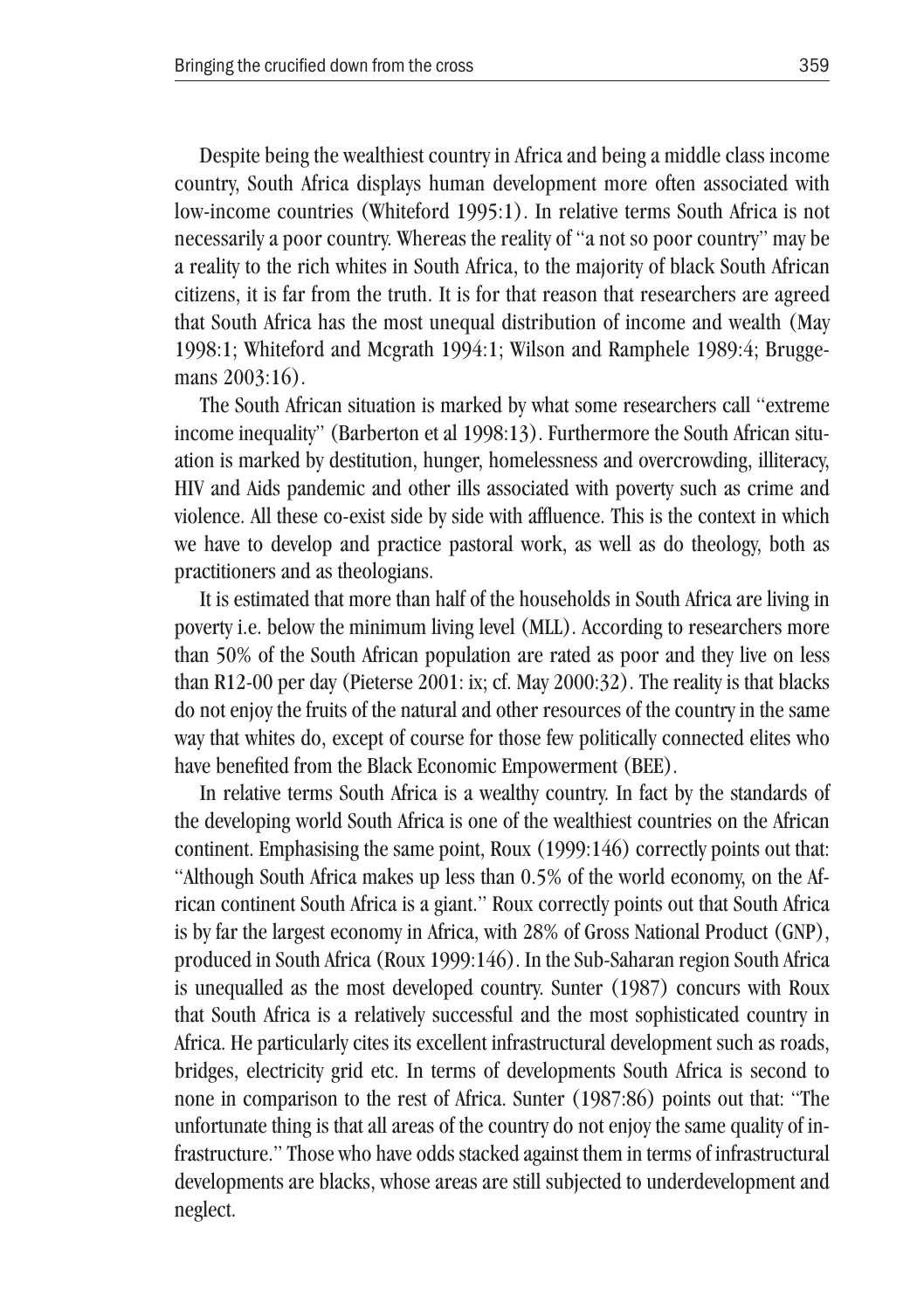## 6. The meaning of the option for the poor in the South African context

The practical implication of this preferential option for the poor is that, through its conscientisation efforts it must seek to arouse and mobilise the poor and oppressed to take a clear option against poverty, oppression, suffering and dehumanisation and join the God of the Exodus and of Jesus the Christ (the liberator) to become instruments of their own liberation (cf. Martey 1993:98). According to Nolan (1985:192) an interesting thing about the Exodus story it is that the poor and oppressed on their part must take up an option for their own cause. He clarifies the point as follows:

The option for the poor is almost thought of as a commitment which the non-poor have to make to the cause of those who are oppressed. But what is far more fundamental in the Bible is the option of the poor for their own cause (Nolan 1985: 192).

Boff and Pixley (1989:xi) once wrote: "People are divided by the stand they take on poverty." The words tempt one to apply this to pastors, theologians and their theological discourses, which can also be divided by the stand they take on poverty. In the South African context theologians must do theology in the accompaniment of the poor, alongside and together with the poor. In our theological work and our ministry we have no option but to side with the poor of the world. It is generally agreed that God is on the side of the poor. I subscribes to that view. Our theology and our reflections must also adopt the preferential option of the poor, which is in fact biblical.

Therefore the church and its theology must also concretely express this option for the poor. If God is unequivocally on the side of the poor, can the church afford to be on a different side? Can pastoral workers afford to be on a different side? Can our theological discourse afford to ignore the realities experienced by the poor? Can the church afford to ignore the agency of the poor? The answer is an unequivocal No! Thus theological reflection and pastoral actions cannot afford to proceed unchallenged with their usual apathy towards the socio-economic and political conditions and the plight of the poor (Buffel 2010).

## 7. The task of liberation theology

The primary task of liberation theology as either part of or an ally (or an example) of political theology should be as follows:

- To de-privatise theology. This in my opinion also involves a move away from the tendency to over-spiritualise theology (Gutierrez 1983)
- To invite a critique of the very foundations of our contemporary theology. One could add here a point made by Pratt (1995) that liberation theology should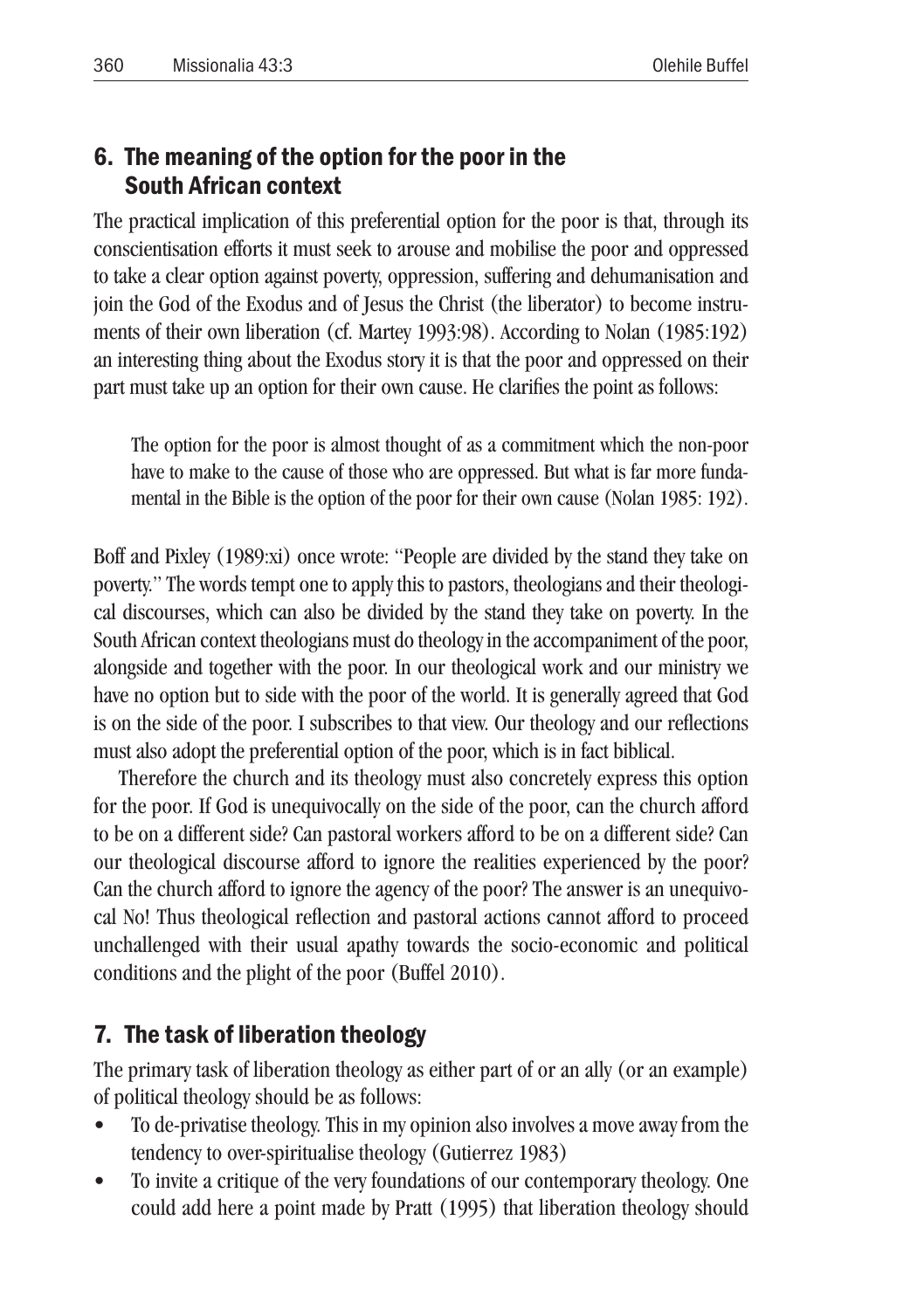critique and call into question the theological view which suggests that one should not worry about the suffering and misery of this world because if one lives a faithful life, God will reward us in the next life or in heaven. This is a sort of a "pie in the sky" theology which has no place in any contemporary society.

- To critique societies and the ideologies sustaining the different societies (see Berryman 1987:6).
- To critique the activity of the church, pastors, theologians and Christians in general from the perspective of the poor (cf. Berryman 1987:6). This is what liberation is all about, that is, to read and interpret the Bible, Christian doctrines from the perspectives of the poor. The need to give due respect and space to the agency of the poor in the struggle for liberation and in the process of doing theology cannot be over-emphasised. The elites can no longer pretend to be the voice of the voiceless, but space must be created for the voiceless to make their own voices heard (cf. Bosch 1991:436). This touches the important issue of a new and different methodology that combines theology and experience, that is, a new and different way of doing theology from the perspective of the poor and the marginalised (cf. Rawland 1999:2; West 1999).
- To rediscover the prophetic tradition and voice that is present in the Bible. This includes rediscovery of the boldness (outspokenness) of the early church which was lost at the time of the co-option of the church by ruling class from the time of Constantine, throughout the ages. This calls for organisational conversion on the part of the church as it becomes imperative for the church and its leadership to move away from timidity to boldness (outspokenness).

The challenge of theology and liberation theology in particular is according Sobrino, to contribute to "bringing the crucified people down from the cross" (1991:125). Sobrino whose theology of the crucified is useful here, points out: "

"We must bring the crucified peoples down from the cross. This is the requirement of an anthropology by which human beings can be justified . . . this is the marrow of liberation theology"

However this contribution should be done in such a way that the crucified people themselves are the bearers of salvation. The agency of the crucified peoples is very critical. The church, theologians and pastors, including Christian and development workers are to accompany and journey with the crucified peoples (the poor) as they struggle for their own liberation, as they struggle to transform the socio-economic and political structures that are a cause of their poverty, oppression, suffering and dehumanisation. According to Berryman (1987:5) people do not simply happen to be poor but their poverty is a product of the way society is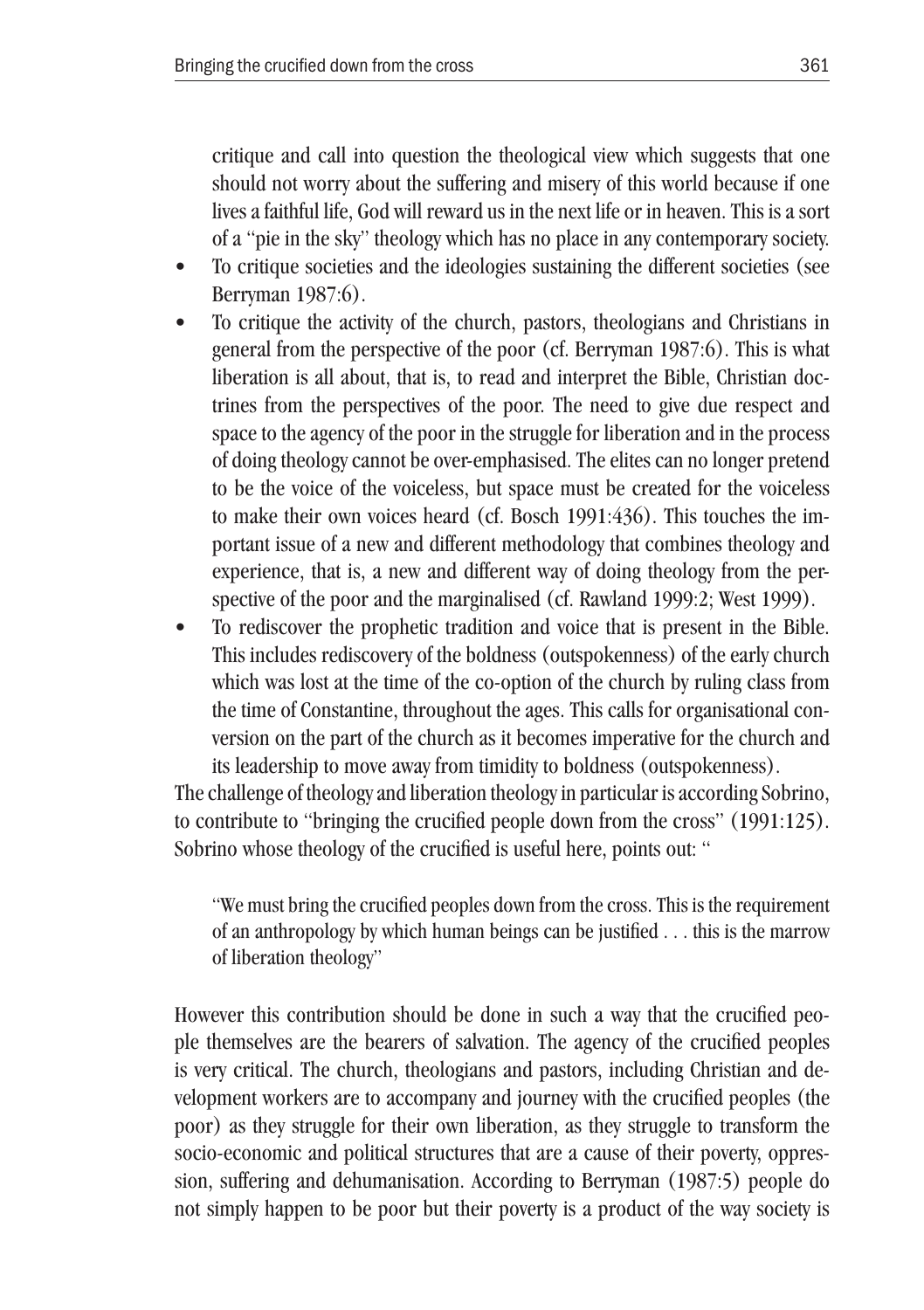organised and structured. Poverty is not just the result of ignorance, lack of skills, moral or cultural factors, or laziness, but it has to do with cultural factors (cf. Bosch 1991:434). This in line with what Brown (1978:90) pointed out that "God who liberates not only from sin and guilt but also from the structures of the world that are evil, exploitative and unjust."

### 8. Conclusion

Although South Africa has made some progress in other areas since the political liberation of 1994, there are still millions of South Africans who are daily dehumanised by the prevalent poverty in the country. South Africa shares poverty and its associated ills with many other countries that have since been liberated from colonial masters, where the political leaders have failed to use the political power at their disposal to bring an end to the socio-economic and political structures that continue to perpetuate poverty in Africa. The situation in South Africa and elsewhere in Africa necessitates the "preferential option of the poor" which has been advocated by the liberation theologians. In this "preferential option for the poor" the church, pastors, theologians and Christians in general are challenged to refrain from being neutral and to be on the side of the crucified peoples (poor) of God. They are challenged to contribute to bringing down the crucified people from the cross. They are challenged to do what is advocated by Saayman when he says that Christian mission which has to be "humanising (2007:5, 138)." In this contribution they must take into account the agency of the poor and to walk alongside the poor mainly as facilitators in the struggle for economic liberation and the struggle for transformation of society. They are furthermore challenged to rediscover the prophetic tradition of the bible and confront with boldness the modern day Pharaohs (oppressors), that is, the socio-economic and political structures and the ideologies that are sustaining poverty. The church, pastors and theologians can no longer afford not to be on the side of the poor and to theologise from ivory towers of academic institutions and pretend to be aloof from the harsh realities affecting millions of the poor people in South Africa. They are challenged in the words of Jon Sobrino to make a contribution "to bring down the crucified peoples of God from the cross", and to do this alongside and together with the poor themselves. This must be done in a missionary way, which is a humanising way (cf. Saayman 2007).

## References

Berryman, P. 1987. *Liberation Theology: The Essential facts about the Revolutionary Movement in Latin America and beyond*. New York. Pantheon Books.

Boesak, A. 1976. *Farewell to Innocence: A socio-ethical Study on Black Theology and Power*. Maryknoll, N.Y. Orbis Books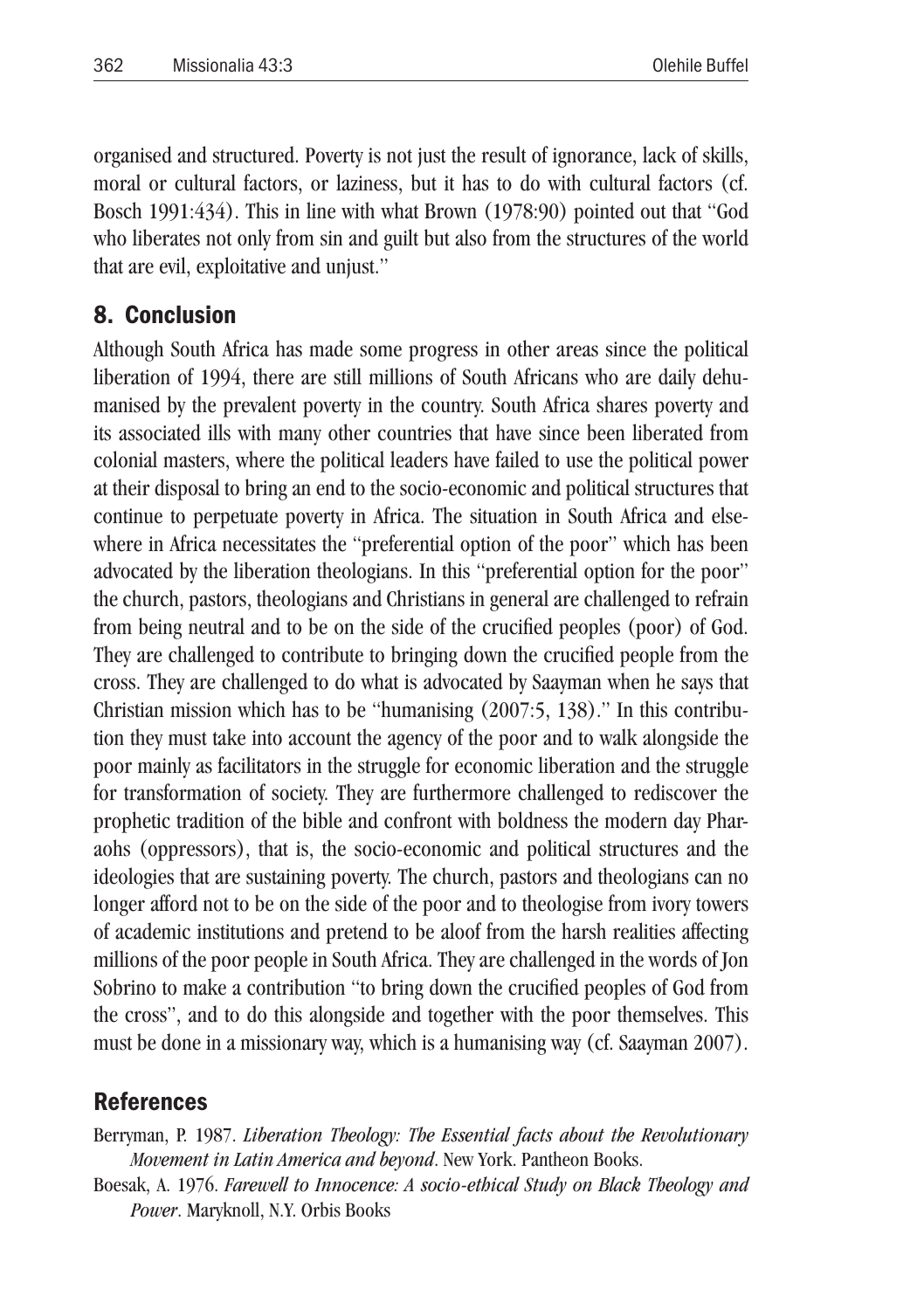- Boff, L, and Boff C. 1984. *Salvation and Liberation: In search of a Balance between Faith and Politics*. Maryknoll, N.Y. Orbis Books.
- Boff, L and Boff, C. 1989. *Introducing Liberation Theology*. Maryknoll, N.Y. Burns and Oates.

Boff L, and Elizondo, B. 1991. Editorial, *The voices of the victims. Who will listen to them?* SCM Press., pp. vii-x.

- Boff, L and Pixley, G. 1989. *The Bible, the Church and the Poor*. Maryknol, N.Y. Orbis Books.
- Bosch, D. 1991.*Transforming Mission: Paradigm Shifts in Theology of Mission*. Maryknoll, N.Y. Orbis Books.
- Bosch, D. 2008. *Transforming Mission: Paradigm Shifts in Theology of Mission.* Maryknoll, N.Y: Orbis Books.
- Brown, R.M. 1978. *Theology in a new key: Responding to liberation themes*. Philadelphia. The Westminster Press

Bruggemans, C. 2003. *Change of Pace: South Africa's economic revival*. Johannesburg. Wits University Press.

Buffel, O. A. 2010. Preferential option for the poor in the current context of poverty in South Africa: Doing Theology in the footsteps of Simon Maimela, in *Studia Historiae Ecclesiasticae*, June/ July 2010. Vol XXXVI, Supplement, pp. 99-113.

Domeris, B. 1986. Biblical perspectives on the poor, in *Journal of Theology in South Arica*, vol 57: 57-61

- Dorr, D. 1992. *Option for the Poor: A hundred years of Vatican Social Teaching*. Maryknoll, N.Y. Orbis Books.
- Gutierrez, G. 1983. *The Power of the Poor in History*. London. SCM Press

Gutierrez, G. 1988. A Theology of Liberation. Maryknoll, N.Y. Orbis books.

Gutierrez, G. 1990. Towards the Fifth Centenary*, in The Voices of the Victims* by Boff, L and Elizondo, V (eds), London. SCM Press, pp 1-9

Gutierrez, G. 1999. The task and content of Liberation Theology, in *The Cambridge* 

*companion of liberation theology*, by Rawland C. (ed), Cambridge, Cambridge University Press. pp 19-38

Jeffrey, A. 2010. *Chasing the Rainbow Nation: South Africa's Move from Mandela to Zuma*. Johannesburg. South African Institute of Race Relations

MacMaster, L.M. 2008. Where have all the Pastors gone? A case for Public Pastoral Care in a Democratic South Africa Experiencing Growing Pains, in *Journal of Theology in South* 

*Africa*, Vol 132 (November,2008), p 3-15

Maimela, S.S. 1990. *Modern trends in Theology*. Braamfontein. Skotaville.

Martey, E. 1993. *African Theology: Inculturation and Liberation*. Maryknoll. N.Y. Orbis books.

Mbuli 2008. *Poverty reduction strategies in South Africa*. M.Com thesis. Unisa. Pretoria.

- Miguez Bonino, J. 1975. *Doing Theology in a Revolutionary situation*. Philadelphia. Fortress Press.
- May, J. *Poverty and Inequality in South Africa: Report prepared for the office of the Deputy*

*President and inter-ministerial committee on Poverty and Inequality*. Durban. Praxis. Moodie. B. D. 2006. *A Provisional and symbolic re-reading of John II in the light of the*